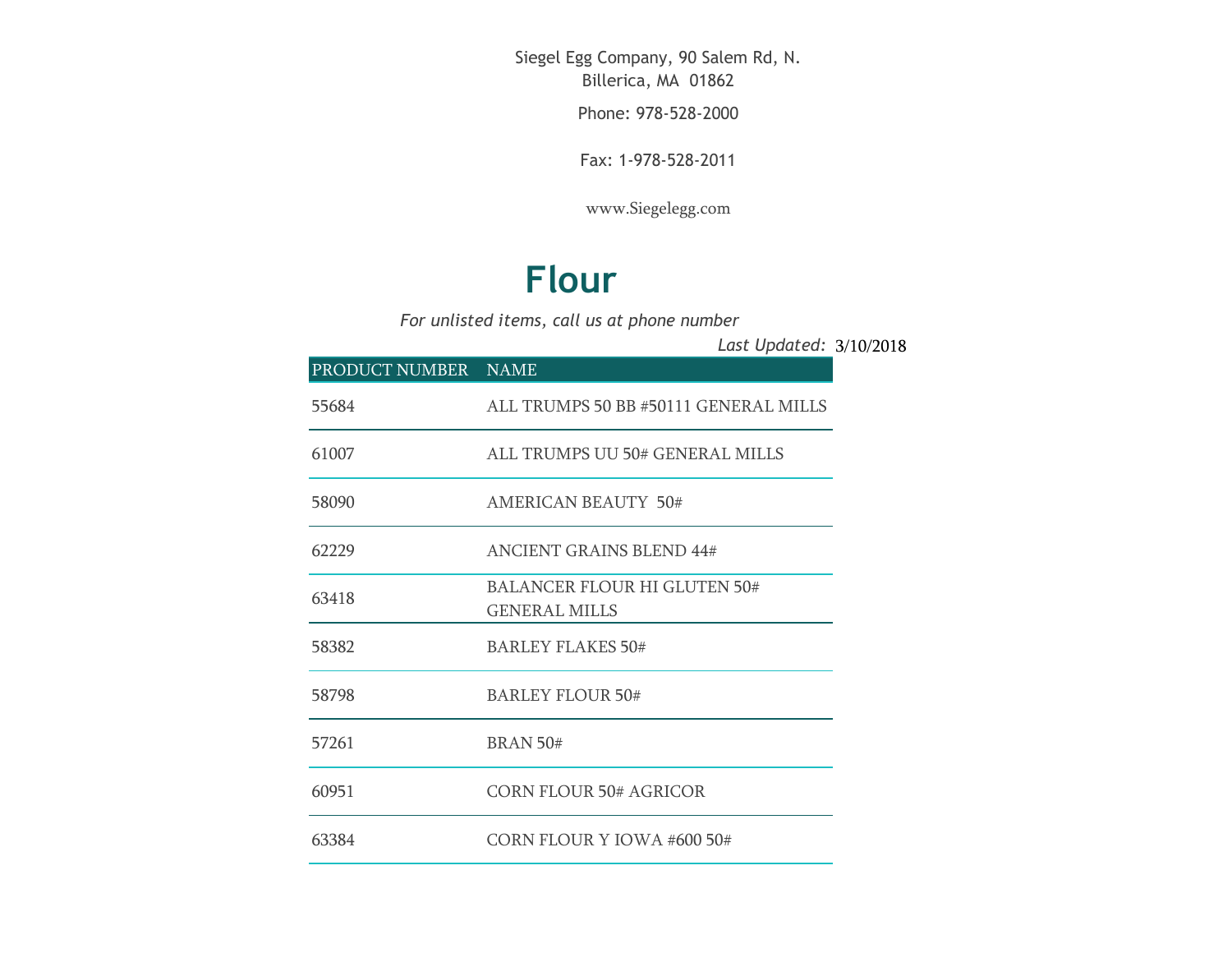| PRODUCT NUMBER NAME |                                                     |
|---------------------|-----------------------------------------------------|
| 57840               | <b>CRACKED WHEAT 50#</b>                            |
| 58393               | <b>CRACKER MEAL 25#</b>                             |
| 59292               | DAKOTA BAKERS PRIDE 50#                             |
| 58476               | DAKOTA CHAMPION BB (7) 50#                          |
| 60355               | DAKOTA CHAMPION UU (1) 50#                          |
| 58475               | DAKOTA CHIEF BB 50#                                 |
| 60258               | DAKOTA CHIEF UU 50#                                 |
| 58684               | DAKOTA MAID 100#                                    |
| 58893               | DAKOTA MILLER'S CHOICE 100#                         |
| 58765               | DAKOTA MILLER'S CHOICE 50#                          |
| 58488               | DAKOTA STATE BB 50#                                 |
| 59385               | DAKOTA STATE UU 50#                                 |
| 60411               | DAKOTA WHITE WHOLE WHEAT 50#                        |
| 58123               | DARK RYE 40# ARDENT                                 |
| 59280               | <b>DENRADO FLOUR 50#</b>                            |
| 63199               | DURUM (AA) UNENRICHED KING MIDAS<br>50#             |
| 58168               | DURUM (FF) ENRICHED KING MIDAS 50#<br><b>ARDENT</b> |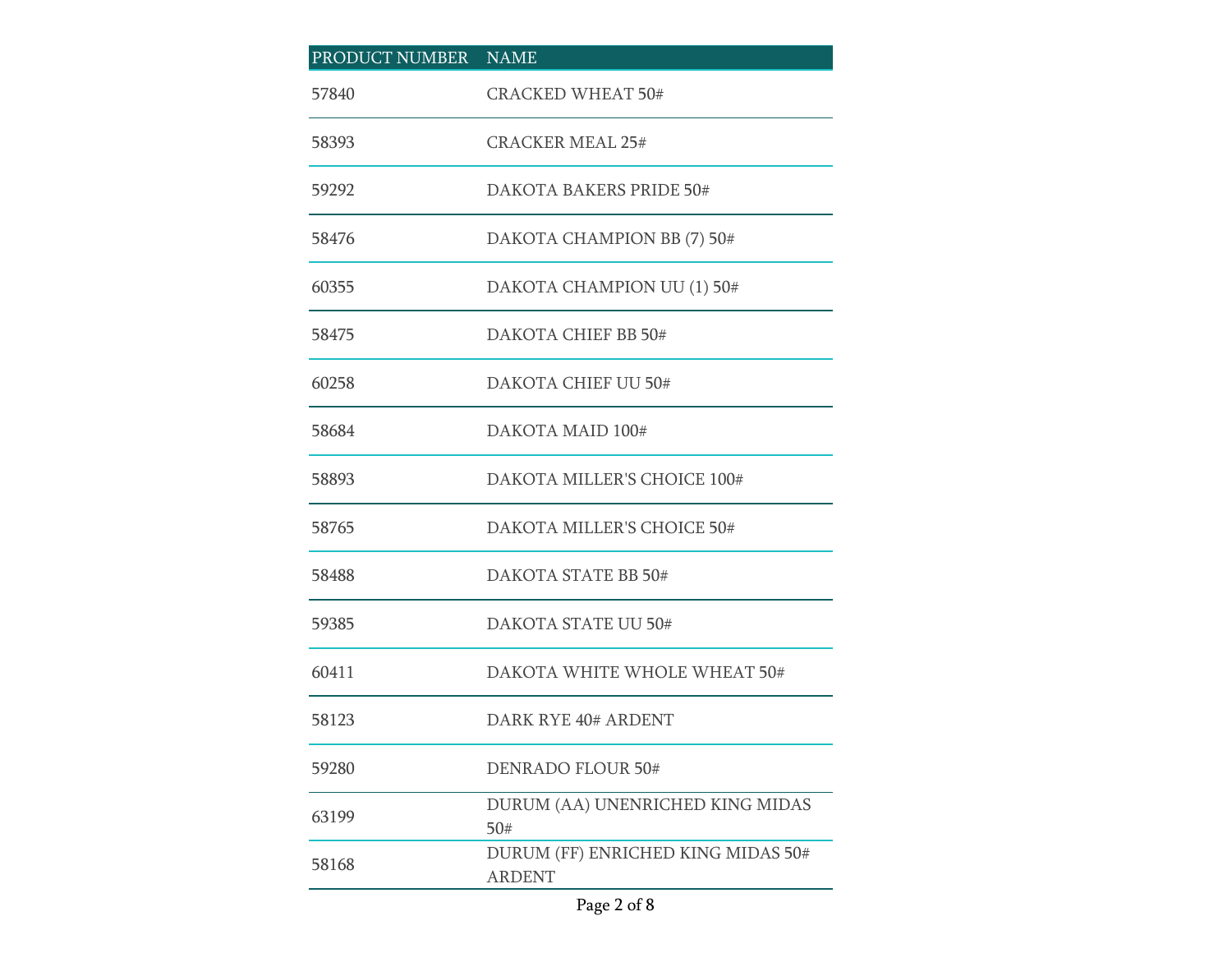| PRODUCT NUMBER NAME |                                                      |
|---------------------|------------------------------------------------------|
| 58522               | <b>DURUM 50# NORTH DAKOTA</b>                        |
| 61852               | <b>DURUM FLOUR 50# GENERAL MILLS</b>                 |
| 2060                | <b>FARINA 50#</b>                                    |
| 59759               | <b>FLOUR ADM TEA TABLE CAKE 50#</b>                  |
| 57964               | <b>FLOUR ALL PURPOSE 50# ARDENT</b>                  |
| 63395               | <b>FLOUR ALL PURPOSE 50# GENERAL MILLS</b>           |
| 58502               | <b>FLOUR ALMOND 25#</b>                              |
| 63434               | FLOUR BEST LIGHT BWT 50# BIRKETT<br><b>MILLS</b>     |
| 59622               | <b>FLOUR BUCKWHEAT 50#</b>                           |
| 60708               | <b>FLOUR CAKE U&amp;U STAR OF WEST</b>               |
| 62547               | FLOUR CAPUTO "00" PIZZA (BLUE)                       |
| 62285               | FLOUR CAPUTO "00" RINFORZATA (RED)                   |
| 59558               | <b>FLOUR COMMANDER 50# U+U</b>                       |
| 60260               | FLOUR GLUTEN FREE 50# ARDENT                         |
| 60479               | <b>FLOUR POLAR BEAR 50#</b>                          |
| 58423               | <b>FLOUR PRODUCER C/A 50#</b>                        |
| 63290               | FLOUR TRANSITION UNBLEACHED WHITE<br>KHORASAN 50# LM |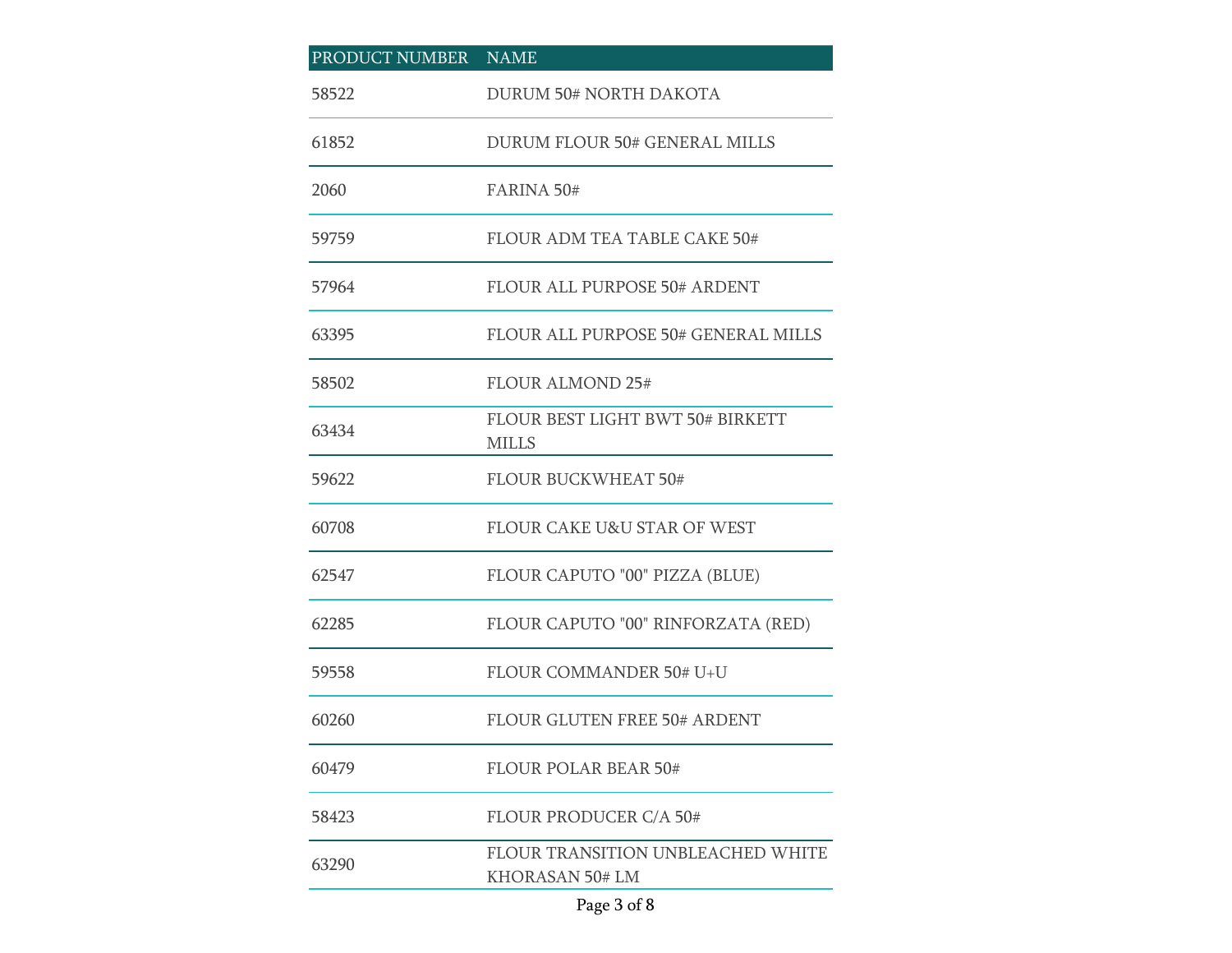| PRODUCT NUMBER NAME |                                                         |
|---------------------|---------------------------------------------------------|
| 63122               | <b>FLOUR TRANSITIONAL 50# LA MALANAISE</b>              |
| 63364               | FLOUR TRANSITIONAL WHOLE<br><b>KORASHAN 50#</b>         |
| 58093               | FULL STRENGTH BB 50# GENERAL MILLS                      |
| 60950               | FULL STRENGTH UU 50# GENERAL MILLS                      |
| 58091               | <b>GENESEE PASTRY 50#</b>                               |
| 58332               | GIGANTIC 50# BB 60                                      |
| 58294               | GIGANTIC 50# UU 20                                      |
| 62669               | <b>GOLDEN SHIELD PASTRY 50# GENERAL</b><br><b>MILLS</b> |
| 58208               | <b>GRAHAM FLOUR 50#</b>                                 |
| 60839               | HARVEST KING 50# UU GENERAL MILLS                       |
| 63445               | HI FOODS HI SHIELD 44#                                  |
| 63479               | HI-NUCLEUS BRD M03 44#                                  |
| 63478               | HI-NUCLEUS PZO2 33#                                     |
| 62637               | HUMMER FLOUR BB (RK) 50#                                |
| 62636               | HUMMER FLOUR UU (RG) 50#                                |
| 63223               | KING ARTHUR GLUTEN FREE FLOUR 25#                       |
| 59032               | KING ARTHUR SPECIAL FLOUR 50#                           |

## Page 4 of 8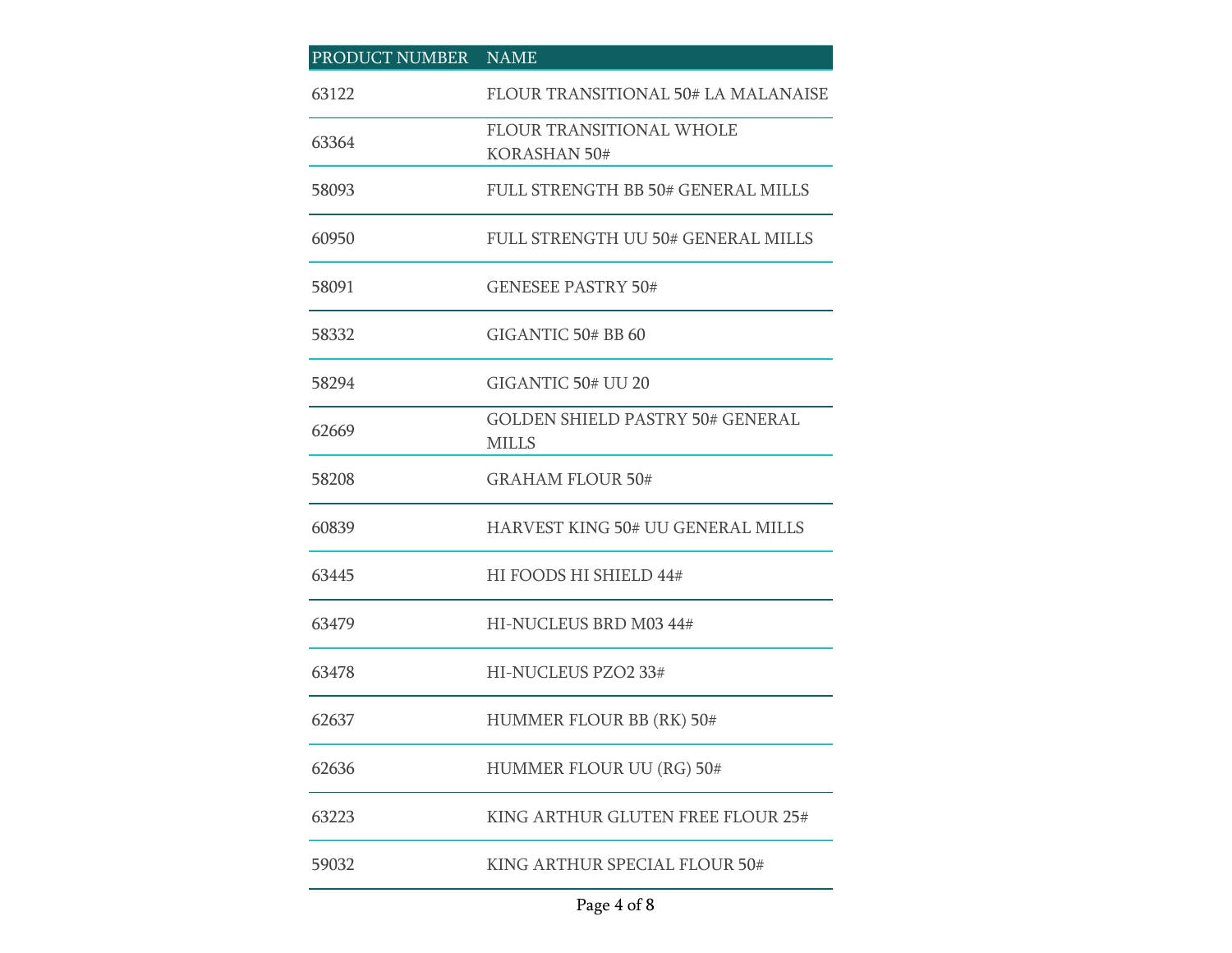| PRODUCT NUMBER NAME |                                                    |
|---------------------|----------------------------------------------------|
| 58120               | KING MIDAS SEMOLINA 50# ARDENT                     |
| 60034               | KYROL 50# ARDENT                                   |
| 60083               | MINNESOTA GIRL 50#                                 |
| 62456               | NEOPOLITAN PIZZA FLOUR 50# GENERAL<br><b>MILLS</b> |
| 62266               | <b>NORTHEAST SPECIAL BLEND 50#</b>                 |
| 58078               | OAT BRAN FINE 50#                                  |
| 63350               | ORACLE FLOUR UU (RG) 50#                           |
| 63030               | PILLSBURY 4X FLOUR 50# BB                          |
| 58198               | POTATO FLAKES 40#                                  |
| 59325               | <b>POTATO FLOUR 50#</b>                            |
| 58277               | POWERFUL 50#                                       |
| 59647               | PURASNOW FLOUR 50# GENERAL MILLS                   |
| 62688               | QUALITATE 50# U&U                                  |
| 58114               | <b>RAMSEY MEDIUM RYE 50#</b>                       |
| 60682               | RICE FLOUR BROWN 45#                               |
| 57062               | RICE FLOUR WHITE 50# GENERAL MILLS                 |
| 58240               | <b>ROLLED WHEAT 50#</b>                            |

## Page 5 of 8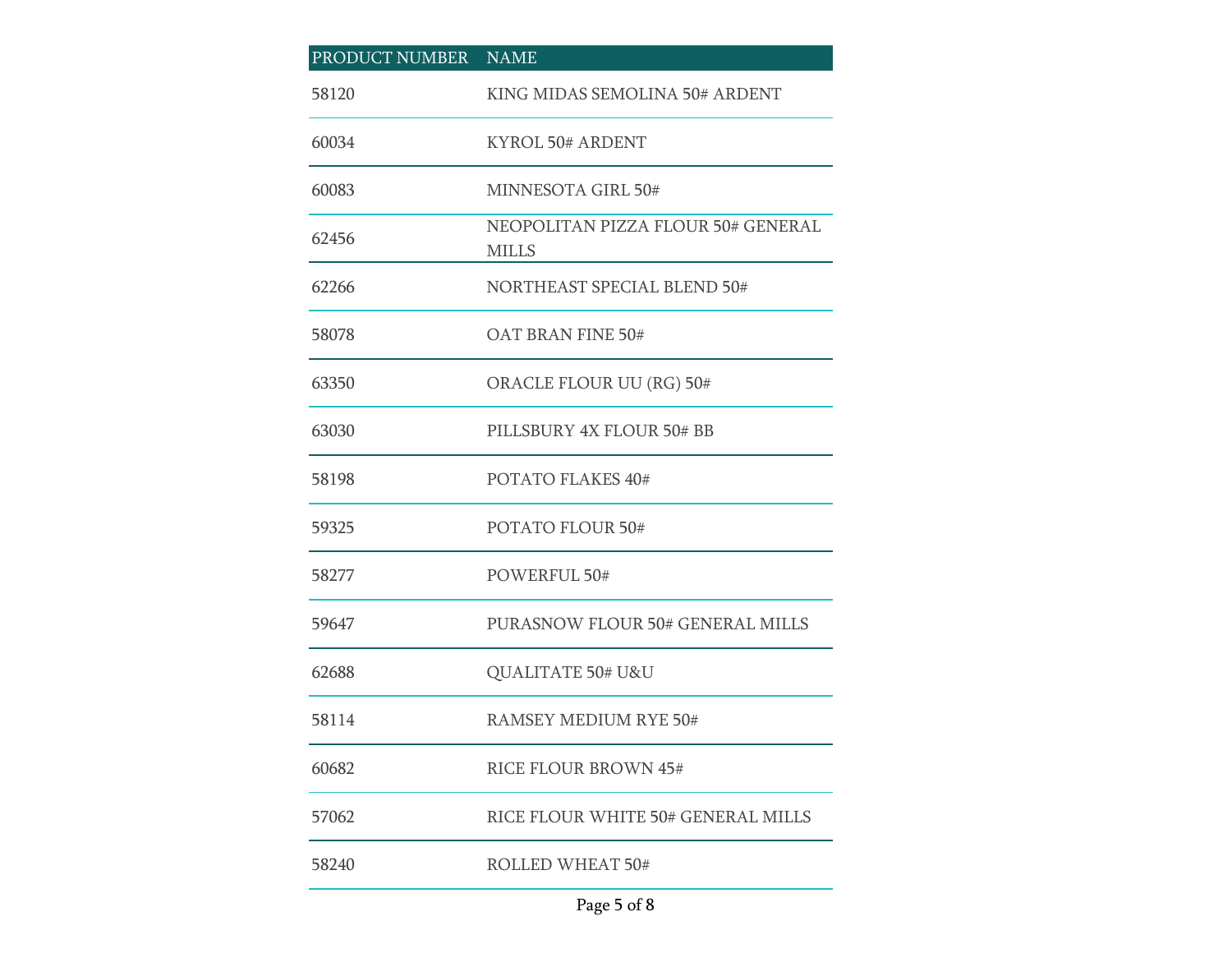| PRODUCT NUMBER NAME |                                         |
|---------------------|-----------------------------------------|
| 58143               | <b>RYE CHOPS 50# ARDENT</b>             |
| 56477               | RYE MEAL PUMP 50# ARDENT                |
| 58828               | <b>SEAL OF MINNESOTA 50# B&amp;B FD</b> |
| 57517               | <b>SEAL OF MINNESOTA 50# U&amp;U ER</b> |
| 58967               | SEMOLINA 50# NORTH DAKOTA               |
| 59416               | SIR GALAHAD 50#                         |
| 59230               | SIR LANCELOT HIGH GLUTEN 50#            |
| 62228               | <b>SORGUM FLOUR 50#</b>                 |
| 57813               | SOYA FLOUR 50#                          |
| 58410               | <b>SPELT FLOUR 50#</b>                  |
| 62639               | SPRING KING B&B (RK) 50#                |
| 62640               | SPRING KING U&U (RG) 50#                |
| 62651               | SPROUTED WHEAT FLOUR 44.1#              |
| 60513               | STABILIZED WHEAT BRAN COURSE 33#        |
| 63202               | SUN SPRING RG 50#                       |
| 58435               | ULTRA GRAIN HARD 50# ARDENT             |
| 63379               | ULTRA GRAIN SOFT ARDENT 50#             |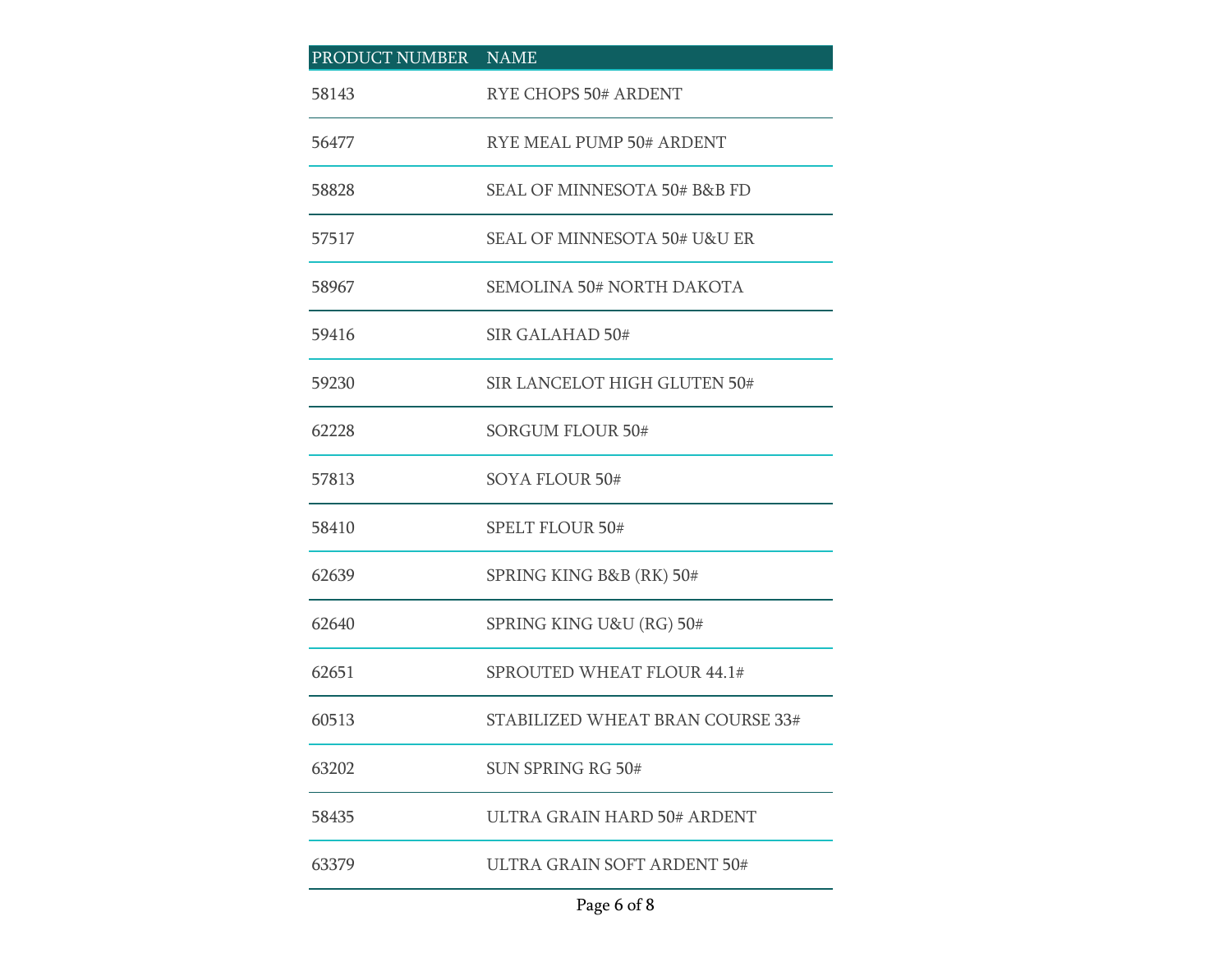| PRODUCT NUMBER NAME |                                               |
|---------------------|-----------------------------------------------|
| 63371               | <b>ULTRA SOFT FLOUR 50#</b>                   |
| 62668               | URBAN SPECIAL B&B (RK) 50#                    |
| 62638               | URBAN SPECIAL U&U (RG) 50#                    |
| 57360               | VITAL WHEAT GLUTEN AGRIDIENT                  |
| 59623               | VITAL WHEAT GLUTEN GEM OF THE<br><b>WEST</b>  |
| 61795               | WHEAT A LAX 50# GENERAL MILLS                 |
| 62444               | WHEAT FLAKES NS RED ROLLED 50#                |
| 56129               | WHEAT GERM 50#                                |
| 63091               | WHITE CORN FLOUR                              |
| 58077               | WHITE RYE FLOUR 50#                           |
| 63312               | WHITE SPRAY PASTRY ARDENT 50#                 |
| 63302               | WHITE SPRAY PASTRY FLOUR 50#                  |
| 56097               | WHOLE WHEAT COARSE 50# ARDENT                 |
| 58638               | WHOLE WHEAT COARSE 50# NORTH<br><b>DAKOTA</b> |
| 2142                | <b>WHOLE WHEAT FINE 50# ARDENT</b>            |
| 58875               | WHOLE WHEAT FINE 50# NORTH DAKOTA             |
| 60349               | WHOLE WHEAT MED 50#                           |